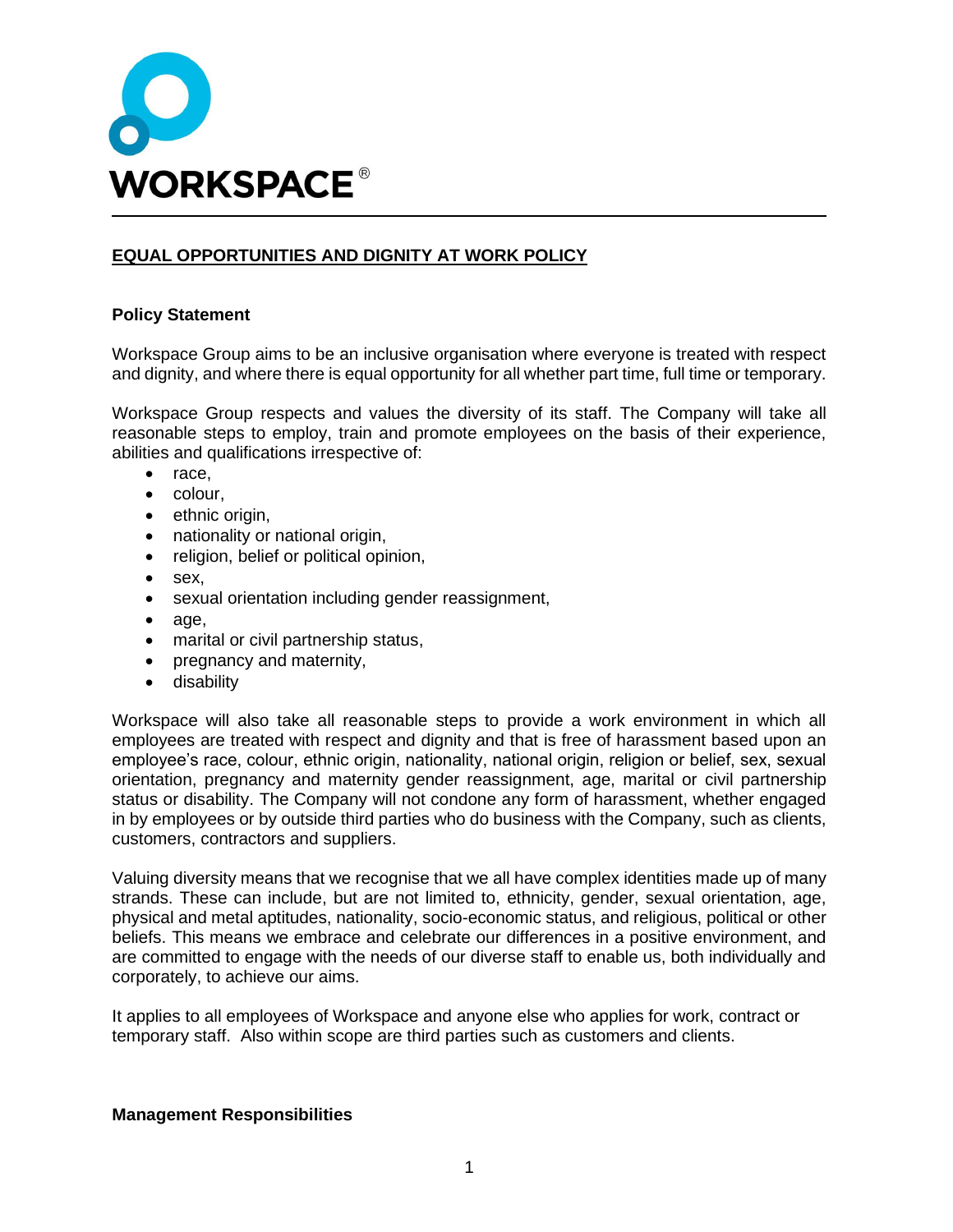It is the responsibility of all managers to:

- ensure that the standards established within this policy are adhered to within their own area of responsibility
- familiarise themselves with the procedures in all Equal Opportunities documentation
- ensure that they are not instructing employees to act in a discriminatory manner
- ensure they are not putting pressure on employees to discriminate
- bring the details of the policy and procedure documents to the attention of all staff
- ensure that information on equal opportunities is incorporated in all induction processes for new or temporary staff and is supported by ongoing training

## **Staff Responsibilities**

It is the responsibility of employees at all levels to:

- co-operate with any measures introduced to ensure equality of opportunity
- report any discriminatory acts or practices
- not induce or attempt to induce others to practice unlawful discrimination
- not victimise anyone as a result of them having reported or provided evidence of discrimination
- not harass, abuse, bully or intimidate others

Action will be taken under the Company's disciplinary procedure against any employee who is found to have committed an act of improper or unlawful discrimination, harassment, bullying or intimidation. Serious breaches of this equal opportunities and dignity at work statement will be treated as potential gross misconduct and could render the employee liable to summary dismissal. Employees should also bear in mind that they can be held personally liable for any act of unlawful discrimination. Employees who commit serious acts of harassment may also be guilty of a criminal offence.

## **Definitions**

### *What is discrimination?*

Discrimination is where bias, prejudice, misconception or stereotyping result in denial of opportunity, or unfair treatment regarding [selection,](http://www.businessdictionary.com/definition/selection.html) promotion, or transfer. It is evident when talent, skills, experience, competence and suitability are not given due consideration in decision making.

It can be direct or indirect, intentional or not intentional. What is most important is that certain forms of discrimination are not just unfair - they are illegal!

### *What is Bullying & Harassment?*

It is persistent unwanted behaviour which a person finds intimidating, distressing, embarrassing, humiliating, hostile, frightening, degrading, malicious, insulting or offensive. It can be a misuse of power affecting the dignity of others where these actions or comments are viewed as demeaning and unacceptable to the recipient.

It refers to behaviour that is unsolicited, that is personally offensive and that fails to respect the rights of others or fails to respect the impact that such behaviour might have. It may be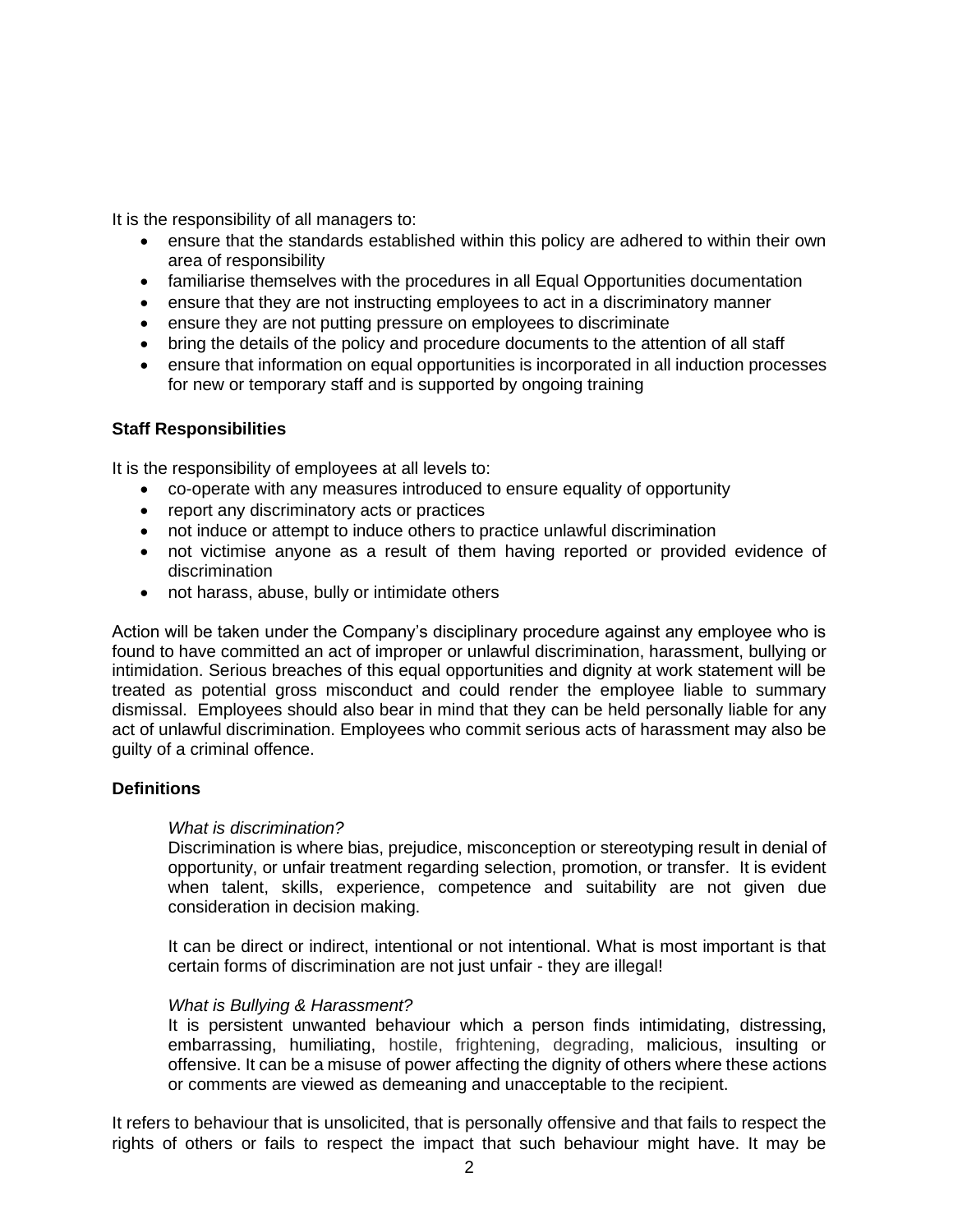intentional bullying which is obvious or violent but it can also be unintentional, subtle and insidious.

In the UK, harassment is a criminal offence under the Protection from Harassment Act 1997. This means that as well as an employer being liable, an employee can be liable too and may have to personally pay compensation to the victim.

## **Recruitment & Selection**

The recruitment process will be conducted in such a way as to result in the selection of the most suitable person for the job in terms of relevant experience, abilities and qualifications. The Company is committed to applying its equal opportunities policy statement at all stages of recruitment and selection in order to:-

- Ensure that selection decisions are based on objective, non discriminatory, job related criteria, consistently applied to all candidates for all jobs at all levels.
- Ensure that nationality requirements are applied correctly.
- Ensure that staff responsible for short-listing, interviewing and selecting candidates will be clearly informed of the selection criteria and of the need for their consistent application or receive the appropriate guidance from Human Resources.
- Ensure wherever possible, all applicants will be interviewed by at least two interviewers and all questions asked of the applicants will relate to the requirements of the job and that selection decisions for any post are taken by more than one person.
- Ensure that selection criteria and reasons for the selection or rejection of individual candidates are recorded.
- Ensure that decisions in relation to promotion opportunities including temporary promotion are non-exclusive and that extended use of temporary promotion is discouraged where it will give one individual an unfair advantage over others.
- Monitor the results of recruitment processes with particular regard for decisions which appear to be inconsistent

## **Employee Development**

Workspace will provide development opportunities for all staff irrespective of race, colour, ethnic origin, nationality, national origin, religion or belief, sex, sexual orientation, gender reassignment, age, marital or civil partnership status or disability. Line managers will be responsible for ensuring they actively promote equal opportunity within the departments for which they are responsible.

(*For full details please see "Employee Development Policy)*

**Equal pay**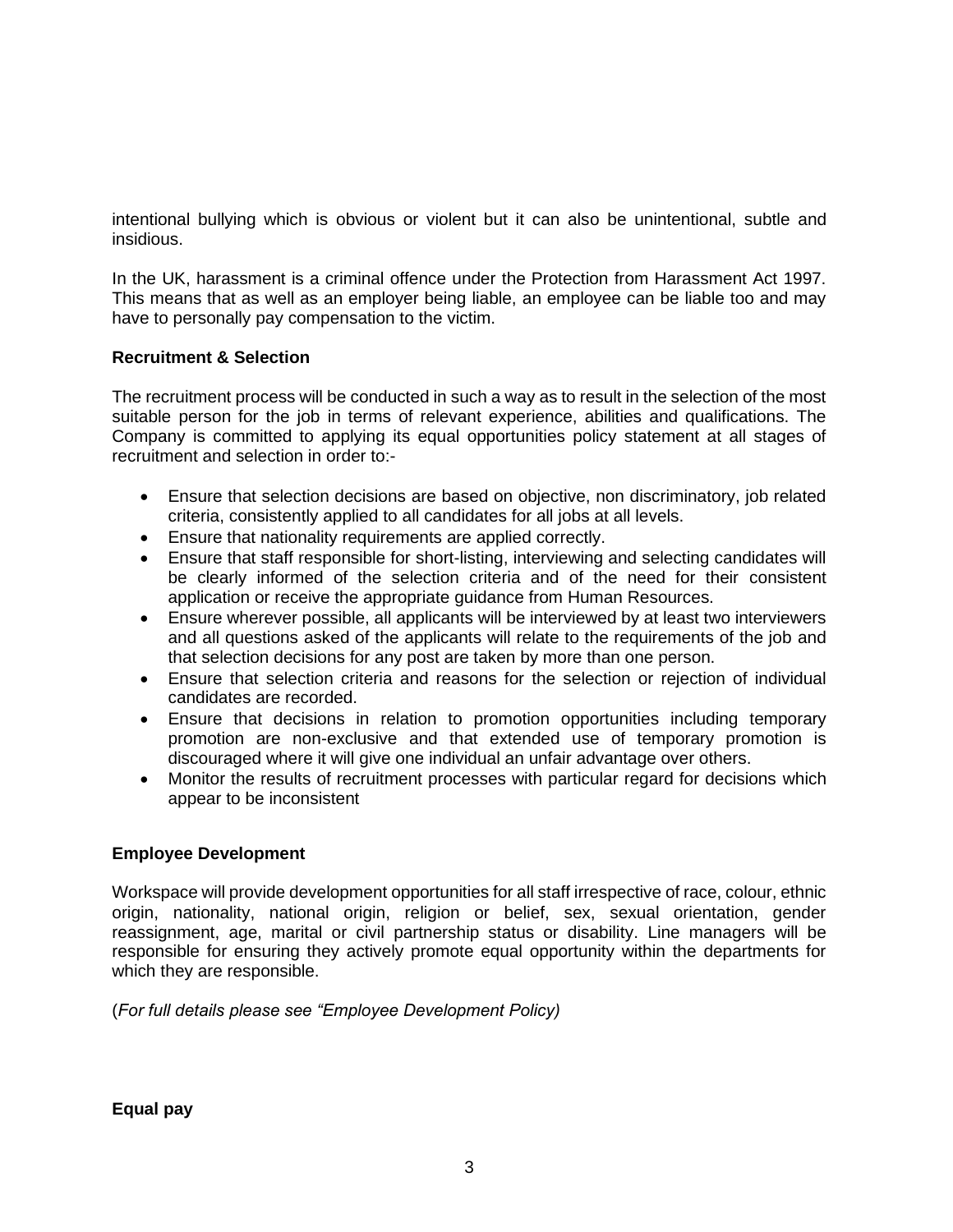Workspace is committed to equal pay in employment. It believes its male and female employees should receive equal pay for like work, work rated as equivalent or work of equal value. In order to achieve this, Workspace will endeavour to maintain a pay system that is free from bias and based on experience, abilities and qualifications.

## **Bullying and Harassment**

The definition of bullying & harassment is as above. Most forms of harassment are based on race or sex but it can also occur because one individual takes a dislike to another. It is of particular concern if the harasser is in a position of authority over the recipient. It can involve physical contact or be verbal, written or silent.

Individuals can be harassed for a number of reasons including:

- gender
- sexual orientation
- religious or political convictions
- membership or non-membership of a trade union
- disability
- physical appearance
- status
- age

It can also be on the basis of any other characteristic which is unacceptable and affects the dignity of the individual.

Examples of Harassment (list is not exhaustive)

- One person repeatedly touching another against their wishes, jostling or threatening touching
- unwelcome sexual advances, requests for sexual favours, other conduct of a sexual nature
- the offer of rewards for going along with sexual advances or threats for rejecting sexual advances
- questions about a person's sex life
- the use of nick names related to an employee's sex, sexual orientation, gender reassignment, race, religion, age, disability, colour, nationality, ethnic or national background
- demeaning comments about an employee's appearance
- Use of explicit language either in jokes or general conversation in a way that may give offence.
- Jokes, derogatory comments, graffiti or pictures that relate to sex, sexual orientation, gender reassignment, race, religion, age, disability, colour, nationality, ethnic or national background
- obscene or other sexually suggestive or racist comments or gestures
- Stereotypical comments and gestures
- Deliberate use of comments or actions that highlight an individuals disability
- picking on or ridiculing an employee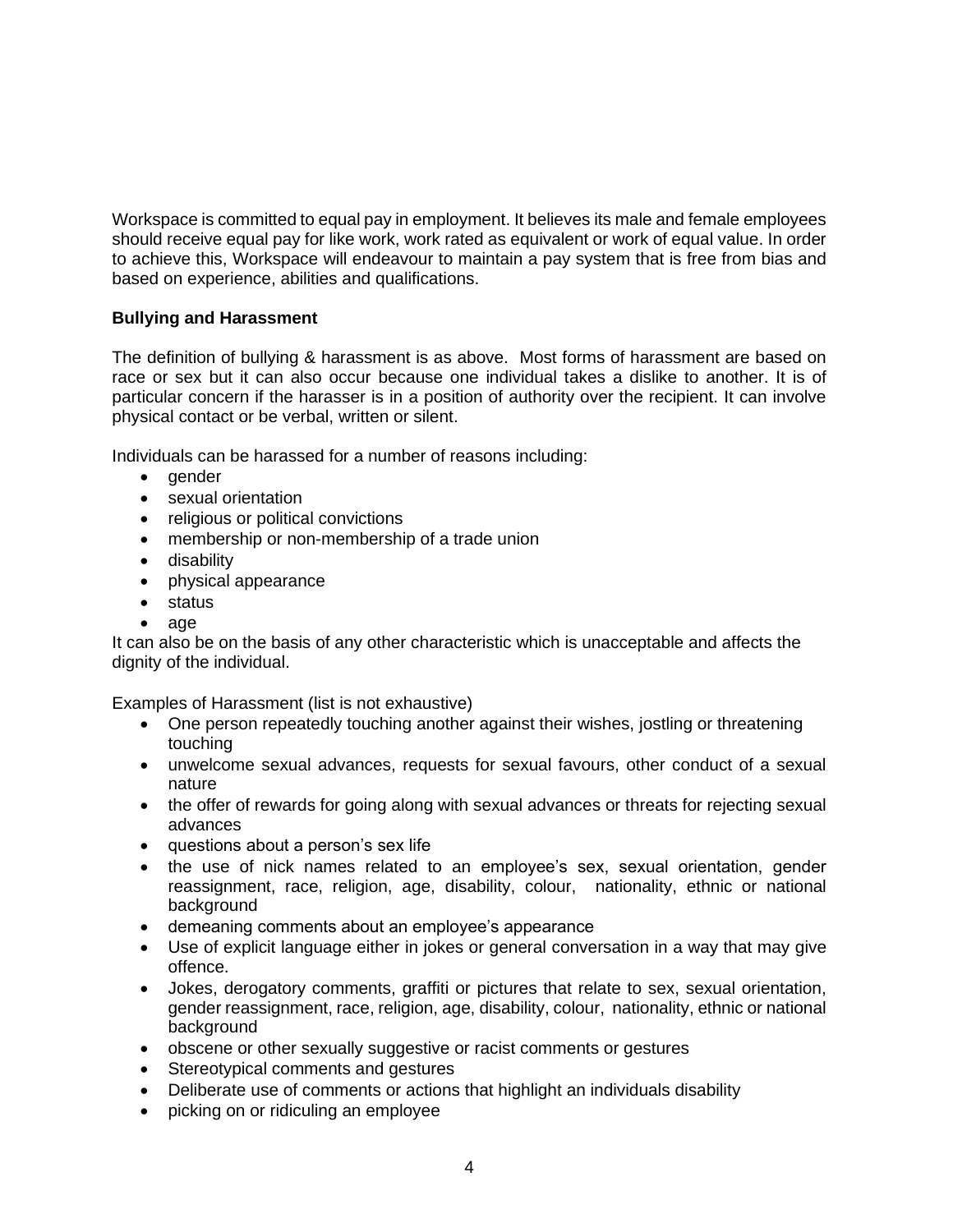- Isolating an employee or excluding him or her from social activities or relevant workrelated matters.
- Shouting at individuals in a public environment
- Consistently targeting a single member of staff whose work has to be checked
- One group of staff refusing to talk to an individual
- Consistently undermining a line manager
- Outing an individuals sexual orientation against their wishes or without their permission

Conduct may be harassment whether or not the person intended to offend. Claiming that a remark or action is a joke or as workplace banter is no defence and may offend another person. Harassment (as defined) is never a joke or harmless fun. This is because different employees find different levels of behaviour acceptable and everyone has the right to decide for themselves what behaviour they find acceptable to them.

Behaviour which a reasonable person would realise would be likely to offend an employee will always constitute harassment without the need for the employee having to make it clear that such behaviour is unacceptable, for example, touching someone in a sexual way. With other forms of behaviour, it may not always be clear in advance that it will offend a particular employee, for example, office banter and jokes. In these cases, the behaviour will constitute harassment if the conduct continues after the employee has made it clear, by words or conduct, that such behaviour is unacceptable to him or her. A single incident can amount to harassment if it is sufficiently serious.

Harassment also occurs where, on the ground of the employee's rejection of or submission to unwanted conduct of the kind specified above, a person treats them less favourably than they would have treated them if they had not rejected, or submitted to, the unwanted conduct.

Bullying and Harassment of any form is contrary to Workspace Group's Equal Opportunities Policy. Any employee who is found to have discriminated against or harassed another employee in violation of this policy will be subject to disciplinary action under the Company's disciplinary procedure. Such behaviour may be treated as gross misconduct and could render the employee liable to summary dismissal. In addition, line managers who had knowledge that such discrimination or harassment had occurred in their departments but who had taken no action to eliminate it will also be subject to disciplinary action under the Company's disciplinary procedure.

It should also be noted that harassment on the grounds of race, sex or disability is illegal.

### **Reporting complaints**

All allegations of discrimination or harassment will be dealt with seriously, confidentially and speedily. Workspace will not ignore or treat lightly grievances or complaints of discrimination or harassment from any member of staff

In cases of harassment, while Workspace encourages employees who believe they are being harassed to notify the offender (by words or by conduct) that his or her behaviour is unwelcome, actual or perceived power and status disparities may make such confrontation impractical.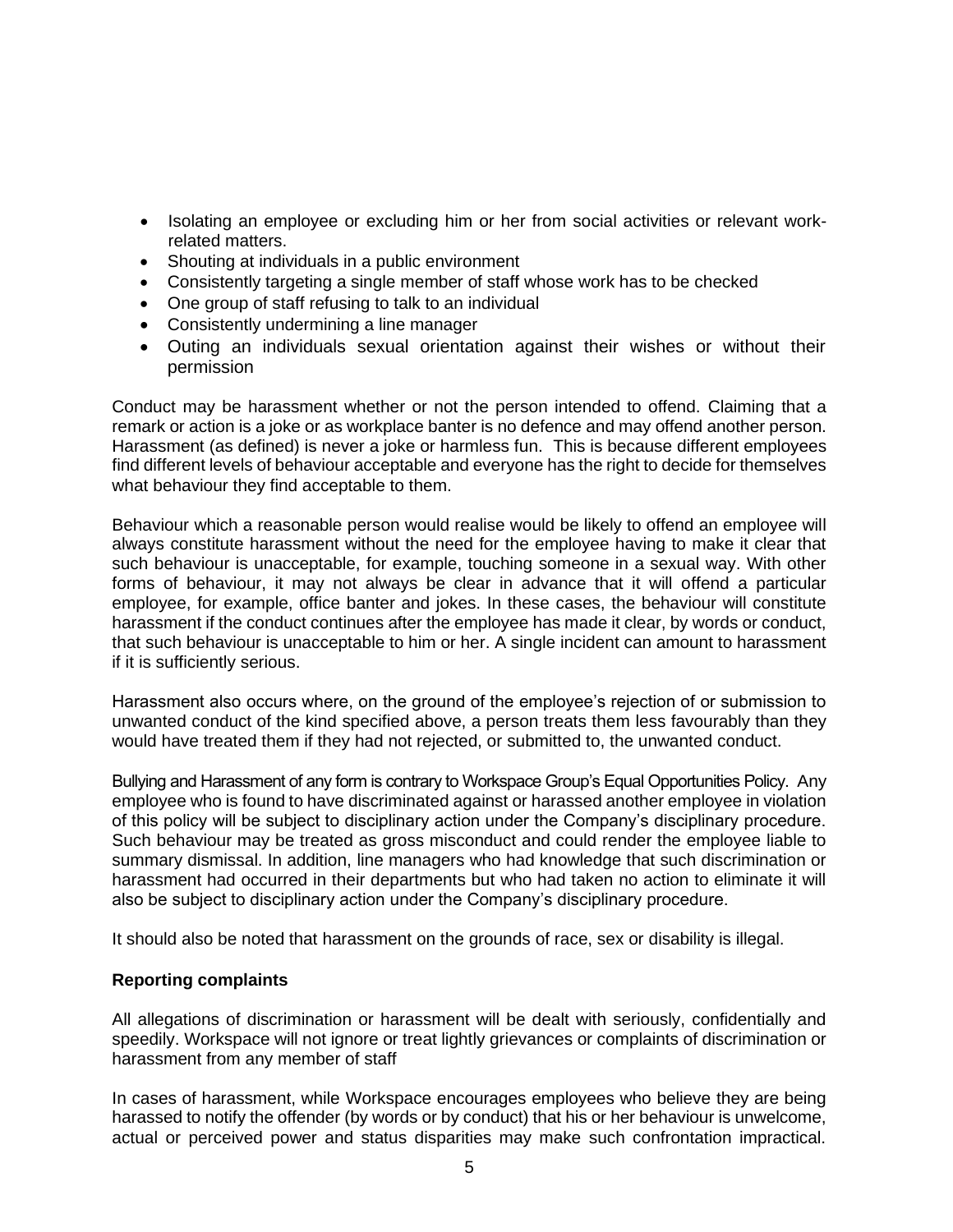Workspace also recognises that that many victims of discrimination, harassment and bullying do not complain due to embarrassment, not wanting to be seen as a troublemaker, fear of not being believed, job security fears. It is important to report such matters as only then can they be dealt with.

If you wish to make a complaint of discrimination or harassment, whether against the Company, a fellow employee or a third party, you should follow the following steps:

- 1. First of all, report the incident of discrimination or harassment to your line manager. If you do not wish to speak to your line manager, you can instead speak to an alternative manager or to a member of the Human Resources Department.
- 2. Such reports should be made promptly so that investigation may proceed and any action taken expeditiously.
- 3. All allegations of discrimination or harassment will be taken seriously. The allegation will be promptly investigated and, as part of the investigatory process, you will be interviewed and asked to provide a written witness statement setting out the details of your complaint. Confidentiality will be maintained during the investigatory process to the extent that this is practical and appropriate in the circumstances. However, in order to effectively investigate an allegation, the Company must be able to determine the scope of the investigation and the individuals who should be informed of or interviewed about the allegation. For example, the identity of the complainant and the nature of the allegations must be revealed to the alleged harasser or discriminator so that he or she is able to fairly respond to the allegations. The Company reserves the right to arrange for another manager to conduct the investigation other than the manager with whom you raised the matter.
- 4. Once the investigation has been completed, you will be informed in writing of the outcome and the Company's conclusions and decision as soon as possible. The Company is committed to taking appropriate action with respect to all complaints of discrimination or harassment which are upheld.
- 5. You will not be penalised for raising a complaint, even if it is not upheld, unless your complaint was both untrue and made in bad faith.
- 6. If your complaint is upheld and the harasser or discriminator remains in the Company's employment, the Company will take all reasonable steps to ensure that you do not have to continue working alongside him or her if you do not wish to do so. The Company will discuss the options with you.
- 7. If your complaint is not upheld, arrangements will be made for you and the alleged harasser or discriminator to continue or resume working and to repair working relationships.

Alternatively, you may, if you wish, use the Company's grievance procedure to make a complaint.

### **Monitoring equal opportunity and dignity at work**

The Company will regularly monitor the effects of selection decisions, personnel, pay practices and procedures in order to assess whether equal opportunity and dignity at work are being achieved. This will also involve considering any possible indirectly discriminatory effects of its